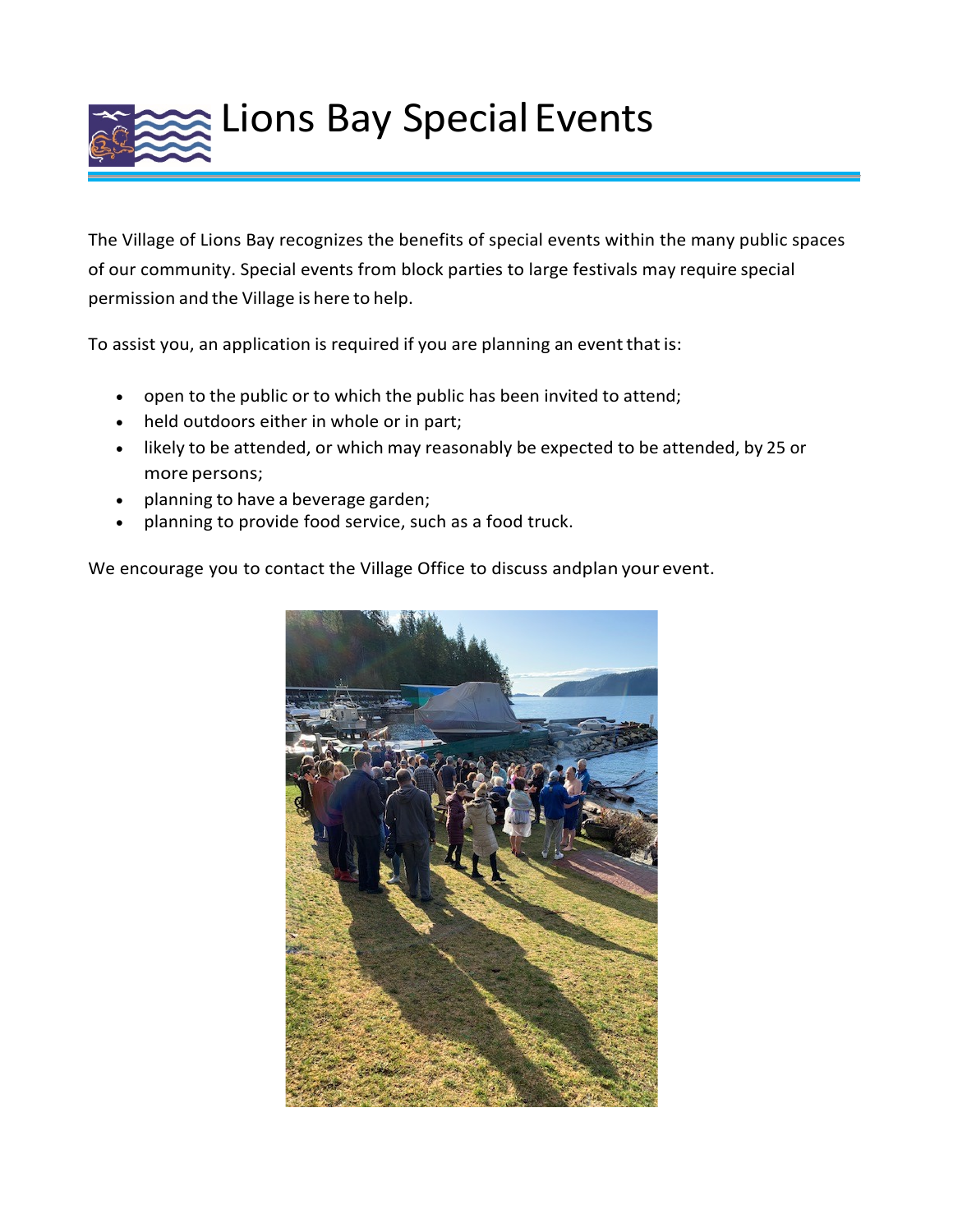# **EVENT RESOURCES**

If you're planning a special event, you may need to access the following resources:

# **1. Special Occasion Liquor Licences**

A Special Occasion Liquor Licence is required for public and private events if you want toserve liquor. For Special Occasion Liquor Licensing, contact the Liquor Control and Licensing Branch in British Columbia. Visit [www.pssg.gov.bc.ca](http://www.pssg.gov.bc.ca/) for more information.

# **2. Food Service**

A Temporary Food Service Application Form must be submitted to your local Health Protection and Environmental Services Office if food sales and preparation will take place at your event. For more information, please visit [http://www.vch.ca/public-health/environmental-health](http://www.vch.ca/public-health/environmental-health-inspections/restaurant-food-safety/apply-for-a-food-service-permit)[inspections/restaurant-food-safety/apply-for-a-food-service-permit](http://www.vch.ca/public-health/environmental-health-inspections/restaurant-food-safety/apply-for-a-food-service-permit). The Village of Lions Bay also requires a list of food vendors, as well as proof of permit, electrical certification, photos, and insurance for all mobile food services.

# **3. Traffic Control**

There are traffic control services for the Village of Lions Bay available. Staff candirect you to providers, ifrequired.

# **4. First Aid Provision**

For some events, first aid services will be required, and locations of these services should be identified on the site plan. The BC Ambulance Service may require an onsite contact and unimpeded access to the site. St. John's Ambulance provides first aid coverage for adonation. More information can be found at [http://www.sja.ca/English/Customer-](http://www.sja.ca/English/Customer-Service/Pages/Request-First-Aid-Coverage-for-Your-Event.aspx)[Service/Pages/Request-First-Aid-Coverage-for-Your-Event.aspx.](http://www.sja.ca/English/Customer-Service/Pages/Request-First-Aid-Coverage-for-Your-Event.aspx)

# **5. Special Event Insurance**

The special event organizer must obtain public liability insurance of no less than \$5,000,000. Evidence of insurance must be provided to the Corporate Administration Department no less than 10 days prior to the event. The special event organizer shall indemnify and hold the Village of Lions Bay harmless from and against all liability,loss, claims, demands, costs and expenses, including reasonable legal fees, occasionedwholly or in part by any negligence or act or omissions by the above named, their officers, agents, employees, volunteers or others for whom they are responsible at law,arising out of any cause whatsoever, either direct or indirect, through its use and/or operation of Village property in connection with the special event. There are many insurance brokers available to you. Get in touch with your local provider for more information, or use the portal through the Village website.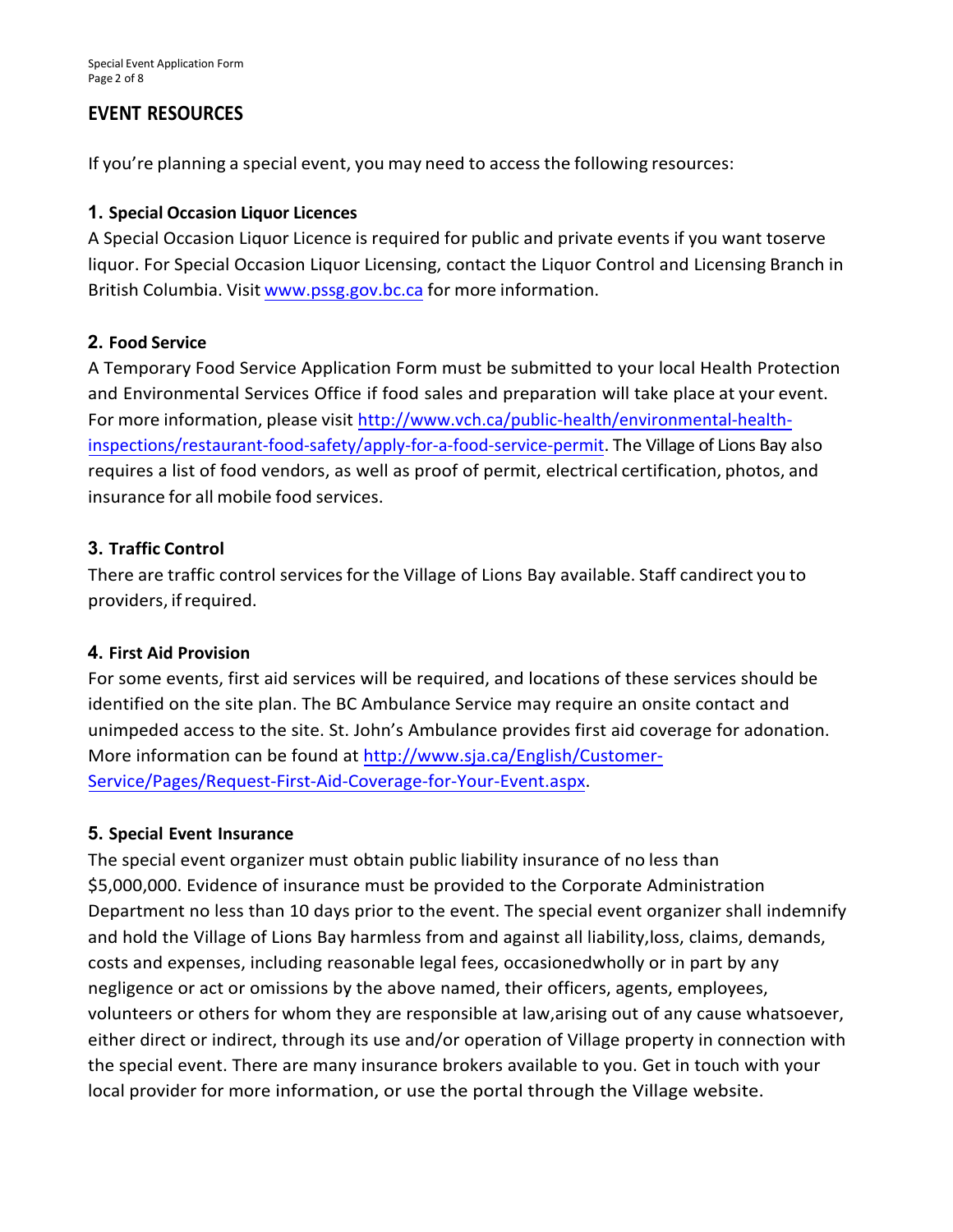# **6. Equipment Rentals**

If you require equipment rentals for your event, such as tents, tables and chairs, there are local providers available in the area.

# **7. Gambling event licences**

If your event involves raffles, bingos, poker, social occasion casinos, and wheels of fortune, you will need to apply for a Gambling Event Licence. The application and moreinformation can be found at [http://www2.gov.bc.ca/gov/content/sports-](http://www2.gov.bc.ca/gov/content/sports-culture/gambling-fundraising/gambling-licence-fundraising) [culture/gambling](http://www2.gov.bc.ca/gov/content/sports-culture/gambling-fundraising/gambling-licence-fundraising)[fundraising/gambling-licence-fundraising.](http://www2.gov.bc.ca/gov/content/sports-culture/gambling-fundraising/gambling-licence-fundraising)

# **8. SOCAN**

If you are planning a special event that includes live or recorded music of any kind you are required to pay a licence fee to SOCAN. SOCAN is the Society of Composers, Authorsand Music Publishers of Canada. SOCAN collects licence fees for the public performanceof music in Canada. Those fees are then distributed to music creators around the world.SOCAN tariffs are regulated by the Copyright Board of Canada. For more information visit [www.socan.ca](http://www.socan.ca/)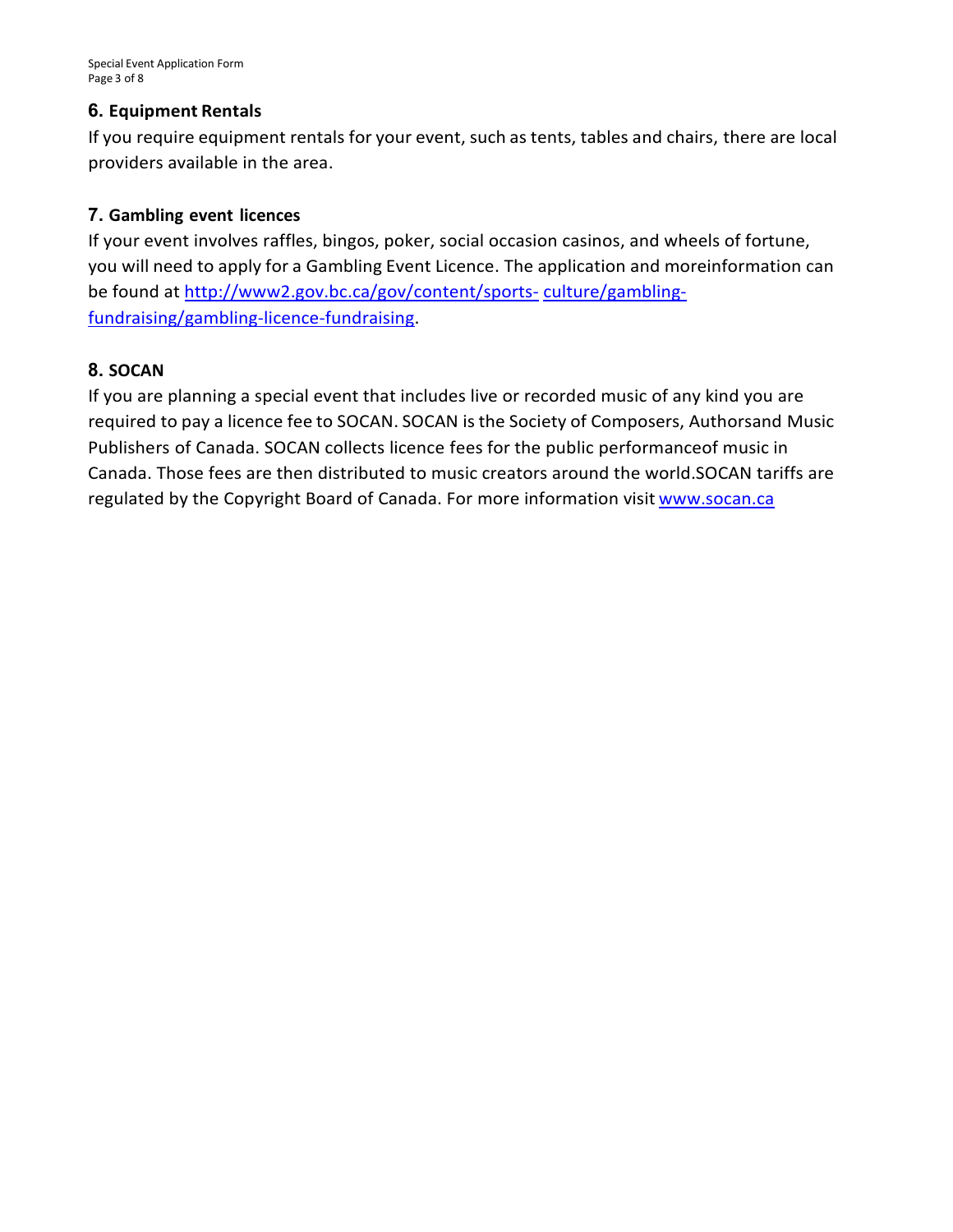# **Village of Lions Bay**



**PO Box 141, 400 Centre Road Lions Bay, BC V0N 2E0 T:** 604.921.9333 **E:** [office@lionsbay.ca](mailto:office@lionsbay.ca)

# **SPECIAL EVENT APPLICATION**

**DATE SUBMITTED**:

#### **INSURANCE**

ALL APPLICATIONS MUST INCLUDE PROOF OF COMPREHENSIVE OR COMMERCIAL GENERAL LIABILITY INSURANCE COVERAGE OF UP TO \$5,000,000, INCLUSIVE PER OCCURRENCE, FOR BODILY INJURY AND PROPERTY DAMAGE, UNDER WHICH THE VILLAGE OF LIONS BAY IS ADDITIONAL INSURED. THE COVERAGE MUST INCLUDE A WAIVER OF ALL RIGHTS OF SUBROGATION OR RECOURSE AGAINST THE VILLAGE OF LIONS BAY.

I HAVE READ AND UNDERSTAND THE INSURANCE REQUIREMENTS:

 $\Box$  INITIALS:

## **INDEMNITY AGREEMENT**

IF THE SPECIAL EVENT PERMIT IS GRANTED TO YOU BY THE VILLAGE OF LIONS BAY, YOU AND YOUR ORGANIZATION MUST INDEMNIFY AND SAVE HARMLESS THE VILLAGE OF LIONS BAY, VILLAGE OF LIONS BAY OFFICIALS, OFFICERS, EMPLOYEES AND AGENTS FROM ANY CLAIM, LAWSUIT, LIABILITY, DEBT, DEMAND, LOSS OR JUDGMENT (INCLUDING COSTS, DEFENCE EXPENSE AND INTEREST) WHATSOEVER AND HOWSOEVER ARISING EITHER DIRECTLY OR INDIRECTLY AS A RESULT OF THE GRANTING OF THE PERMIT OR THE USE OF VILLAGE OF LIONS BAY PROPERTY OR FACILITIES.

YOU ALSO AGREE TO WAIVE ALL RIGHTS OF SUBROGATION OR RECOURSE AGAINST THE VILLAGE OF LIONS BAY AS A RESULT OF THE GRANTING OF THE PERMIT OR THE USE OF VILLAGE OF LIONS BAY PROPERTY OR FACILITIES.

I HAVE READ AND UNDERSTAND THE INDEMNITY AGREEMENT: INITIALS:

| <b>Part 1: APPLICANT INFORMATION</b> |                                                             |                      |  |
|--------------------------------------|-------------------------------------------------------------|----------------------|--|
| <b>Name of Applicant</b>             | <b>Phone</b>                                                | <b>Email Address</b> |  |
| <b>Applicant Organization</b>        | <b>Mailing Address of Principal Contact or Organization</b> |                      |  |
|                                      |                                                             |                      |  |

| On Site Contact Day of Event | <b>Cell Phone</b> |
|------------------------------|-------------------|
|                              |                   |

| <b>Part 2: EVENT INFORMATION</b>                                                   |                                      |                       |                          |                   |  |
|------------------------------------------------------------------------------------|--------------------------------------|-----------------------|--------------------------|-------------------|--|
| <b>Name of Event</b>                                                               |                                      |                       | Date(s) of Event         |                   |  |
|                                                                                    |                                      |                       |                          |                   |  |
|                                                                                    | Type of Event (check all that apply) |                       |                          |                   |  |
| □ Community Celebration                                                            | $\Box$ Festival                      | $\Box$ Parade         | $\Box$ Private Gathering | $\Box$ Exhibition |  |
| $\Box$ Concert/Performance                                                         | $\Box$ Dance                         | $\Box$ Sporting Event |                          |                   |  |
| $\Box$ Other (please specify)                                                      |                                      |                       |                          |                   |  |
| Location (Please attach supporting documents, such as route maps and/or site plan) |                                      |                       |                          |                   |  |
|                                                                                    |                                      |                       |                          |                   |  |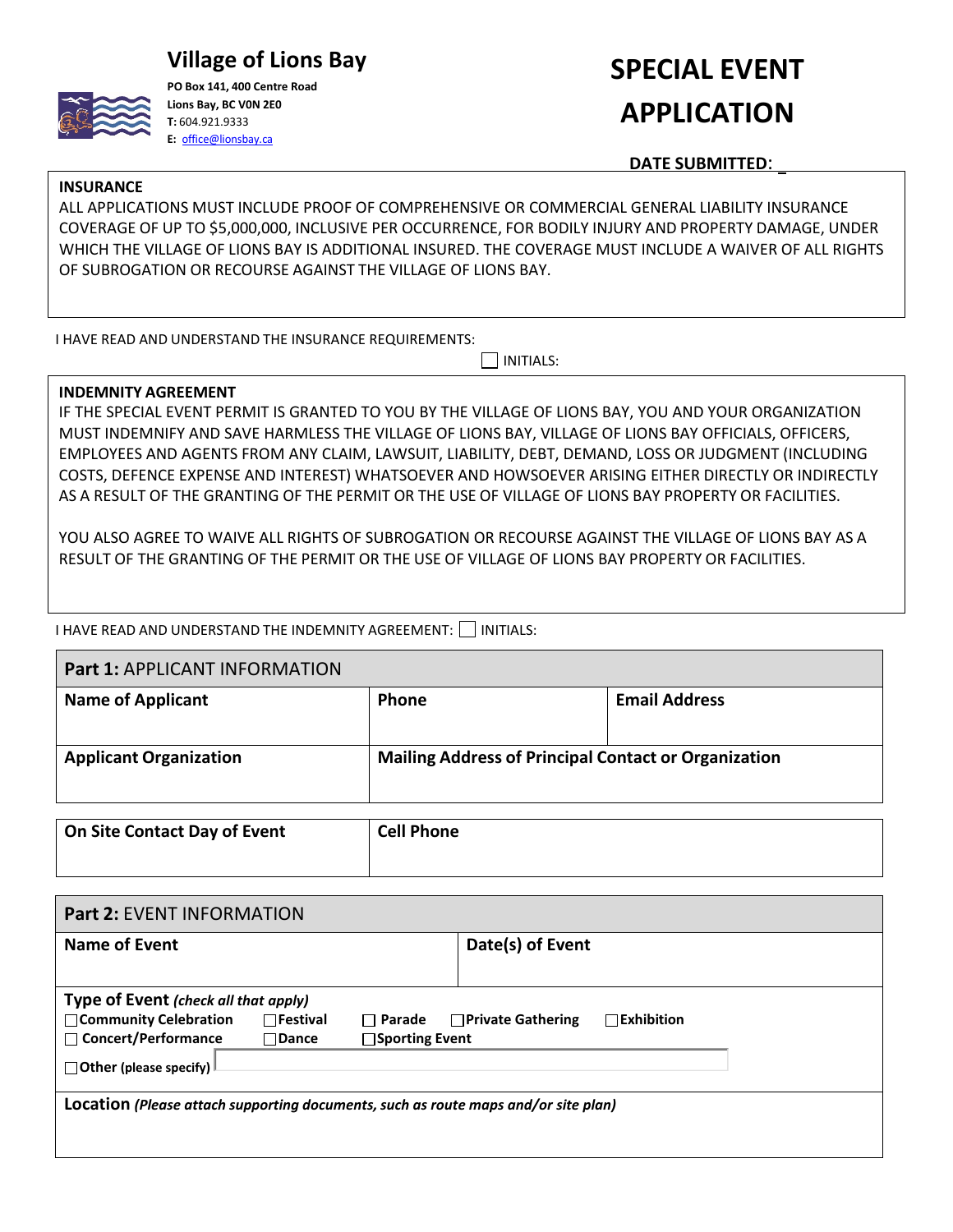| Will your event be open to the public or private (by invitation)?                                        |                                    | Is this an annual event?            |                                 |
|----------------------------------------------------------------------------------------------------------|------------------------------------|-------------------------------------|---------------------------------|
| $\Box$ Ticketed Public Event $\Box$ Free Public Event $\Box$ Private Event                               |                                    | □ YES, Number of Years<br>$\Box$ NO |                                 |
| <b>Attendance</b>                                                                                        |                                    |                                     |                                 |
| <b>Estimated # of participants</b>                                                                       | <b>Estimated # of Spectators  </b> |                                     | Estimated # of staff/volunteers |
| Description of Event (please describe your event or attach a summary in letter format)                   |                                    |                                     |                                 |
|                                                                                                          |                                    |                                     |                                 |
| <b>Event Schedule</b>                                                                                    |                                    |                                     |                                 |
| Set Up                                                                                                   | Date:                              | Time:                               |                                 |
| <b>Event Start</b>                                                                                       | Date:                              | Time:                               |                                 |
| <b>Events End</b>                                                                                        | Date:                              | Time:                               |                                 |
| <b>Take Down</b>                                                                                         | Date:                              | Time:                               |                                 |
| ALL COSTS ASSOCIATED WITH EVENT LOGISTICS AND REQUIREMENTS ARE THE RESPONSIBILITY OF THE EVENT ORGANIZER |                                    |                                     |                                 |

| <b>Part 3: EVENT LOGISTICS</b>                                        |                                                                                                                                                                                                    |  |  |
|-----------------------------------------------------------------------|----------------------------------------------------------------------------------------------------------------------------------------------------------------------------------------------------|--|--|
| Please indicate whether your event will include any of the following: |                                                                                                                                                                                                    |  |  |
| <b>Temporary Structures</b>                                           | Description (Please include quantity and dimensions - e.g. Tents/canopies, stage, generator, portable<br>washroom)                                                                                 |  |  |
| $\Box$ NO<br>$\Box$ YES                                               |                                                                                                                                                                                                    |  |  |
| <b>Amplified Sound</b>                                                | Description (e.g. music, announcements, etc.)                                                                                                                                                      |  |  |
| $\Box$ YES<br><b>NO</b>                                               |                                                                                                                                                                                                    |  |  |
| Food (restrictions may apply)                                         | Description (e.g. BBQ, potluck, bottled water, food vendors, etc.)                                                                                                                                 |  |  |
| $\Box$ YES<br>$\Box$ NO                                               | Note: Contact Vancouver Health to apply for a Temporary Food Permit and submit proof to the Village                                                                                                |  |  |
| Sales of any kind                                                     | Description (e.g. raffle tickets, t-shirts, merchandise, etc.)                                                                                                                                     |  |  |
| $\Box$ YES<br><b>NO</b>                                               |                                                                                                                                                                                                    |  |  |
| <b>Entertainment</b>                                                  | Description (e.g. live performers, bouncy castles, games, etc.)                                                                                                                                    |  |  |
| $\Box$ YES<br>NO.                                                     |                                                                                                                                                                                                    |  |  |
| <b>Alcoholic Beverages</b>                                            | Description (e.g. beer garden, VIP tent, etc.)                                                                                                                                                     |  |  |
| $\Box$ YES<br><b>NO</b>                                               | Note: Contact the Liquor Control and Licensing Branch for a Special Occasion Licence                                                                                                               |  |  |
| <b>Vehicle Access/Parking</b><br><b>Requirements</b>                  | Description (e.g. equipment load-in, display/promotional vehicles, parking coordination, etc.)                                                                                                     |  |  |
| $\sqcap$ YES<br><b>NO</b>                                             | Note: Contact the Village of Lions Bay at 604-921-9333 regarding vehicle access or parking requestson<br>streets. Notification to residents and businesses may be required by the event organizer. |  |  |
| <b>Signage</b>                                                        | Description (e.g. special event signage, Read-O-Graph Message, banner pole sign, etc.)                                                                                                             |  |  |
| $\Box$ YES<br><b>NO</b>                                               | Note: Separate application forms are required for special event signage                                                                                                                            |  |  |
|                                                                       | Other proposed activities (e.g. fire or pyrotechnics, shuttle bus, etc.)                                                                                                                           |  |  |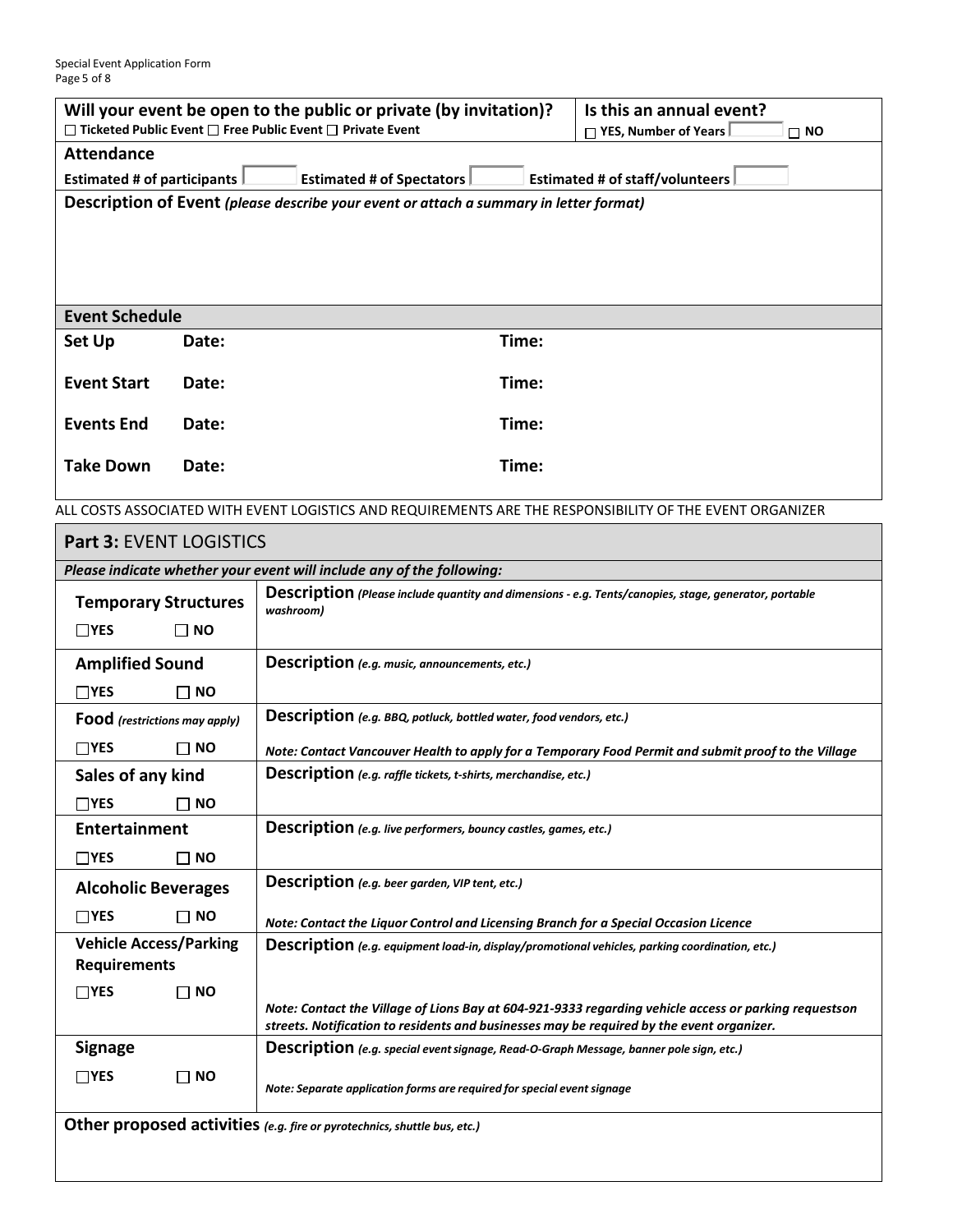| <b>Part 4: EVENT REQUIREMENTS</b> |                                                                                                      |  |  |
|-----------------------------------|------------------------------------------------------------------------------------------------------|--|--|
|                                   | Please indicate how you will be providing any of the following services, if required, for your event |  |  |
| <b>Portable Washrooms</b>         | <b>Description</b>                                                                                   |  |  |
| $\Box$ YES<br>$\Box$ NO           |                                                                                                      |  |  |
| <b>Traffic Control</b>            | <b>Description</b>                                                                                   |  |  |
| $\Box$ YES<br>$\sqcap$ NO         |                                                                                                      |  |  |
| <b>Barricades</b>                 | <b>Description</b>                                                                                   |  |  |
| $\Box$ YES<br>$\Box$ NO           |                                                                                                      |  |  |
| <b>First Aid</b>                  | <b>Description</b>                                                                                   |  |  |
| $\Box$ YES<br>$\Box$ NO           |                                                                                                      |  |  |
| <b>Electrical Set up/Access</b>   | <b>Description</b>                                                                                   |  |  |
| $\Box$ YES<br>$\Box$ NO           |                                                                                                      |  |  |

| <b>Part 5: EVENT REQUIREMENTS FROM THE VILLAGE</b>                                                                                                                  |                    |  |
|---------------------------------------------------------------------------------------------------------------------------------------------------------------------|--------------------|--|
| Please indicate whether you will be requesting any of the following services, if required, for your event (Note: Additional<br>approvals or extra costs may apply). |                    |  |
| <b>Use of Village</b>                                                                                                                                               | <b>Description</b> |  |
| waste bins                                                                                                                                                          |                    |  |
| $\Box$ YES<br>Π NO.                                                                                                                                                 |                    |  |
| <b>Use of Streets</b>                                                                                                                                               | <b>Description</b> |  |
| $\neg$ YES<br>NO.                                                                                                                                                   |                    |  |
| <b>Water or Hydrant</b>                                                                                                                                             | <b>Description</b> |  |
| <b>Access</b>                                                                                                                                                       |                    |  |
| $\Box$ YES<br><b>NO</b>                                                                                                                                             |                    |  |

# **Part 6:** ENVIRONMENTAL RESPONSIBILITY

What arrangements have been made to reduce litter and encourage recycling and composting and for removal of excessive waste during or after the event:

## **Part 7:** EMERGENCY MANAGEMENT/SECURITY

Please describe your plan for emergency vehicle access to the event site and arrangements to ensure the safety of participants at the event (a separate sheet may be attached):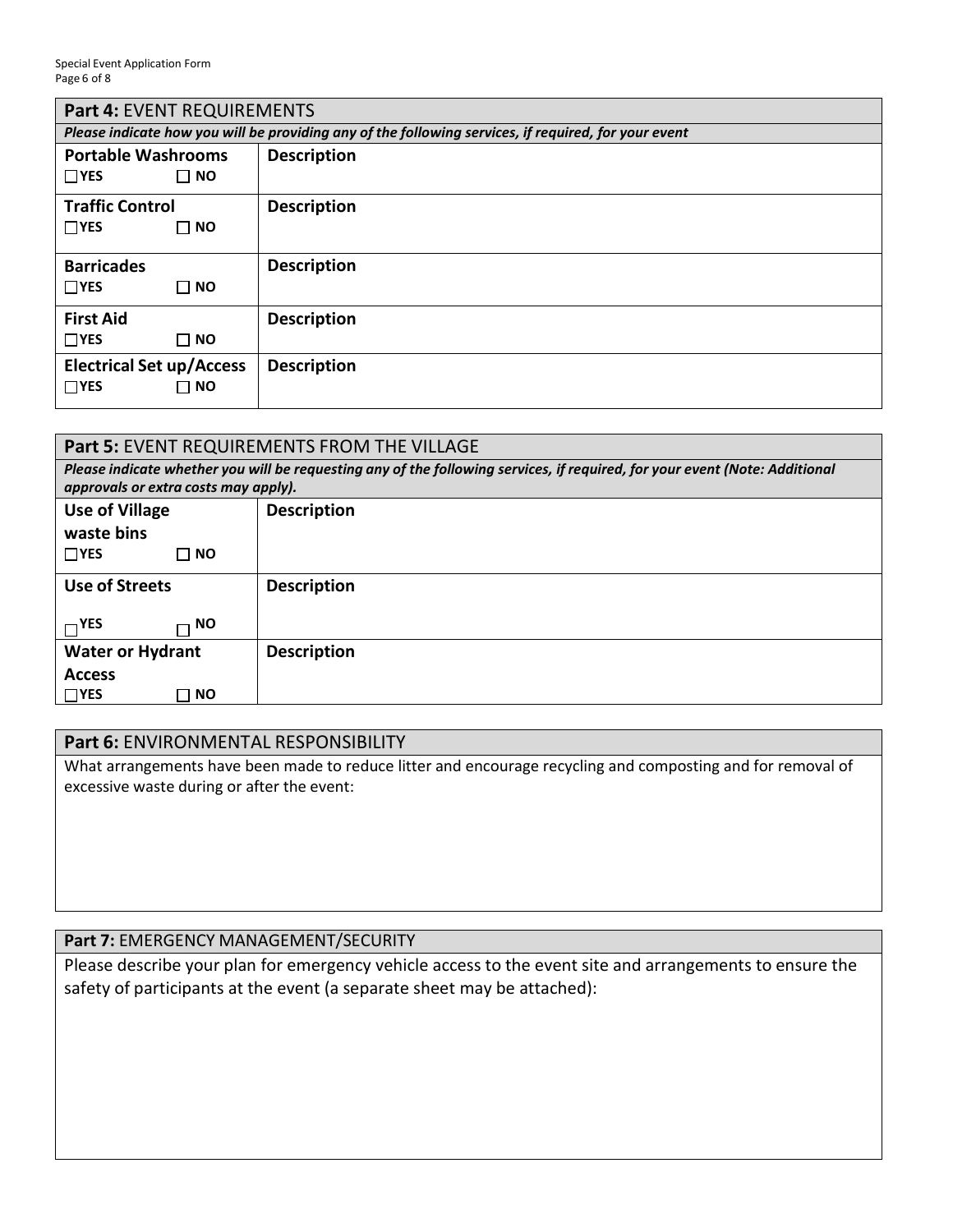| Part 8: CHECKLIST                                                                                                     |
|-----------------------------------------------------------------------------------------------------------------------|
| The following items should be submitted with your application:                                                        |
| <b>Event Description</b>                                                                                              |
| A SITE PLAN and ROUTE MAP (walk/run) clearly indicating the area(s) you intend to use and the setup for your<br>event |
| A copy of your INSURANCE form                                                                                         |
| SIGN permit, if applicable                                                                                            |
| Emergency Management Plan and Traffic Control plan, if applicable                                                     |
| <b>VENDOR listing, if applicable</b>                                                                                  |
| PROOF of notification to neighbours, if applicable                                                                    |
| (A copy of your current BUDGET for your event may be required)                                                        |
|                                                                                                                       |

## **TERMS & CONDITIONS:**

- 1. Completion of this application form is not a guarantee that your application will be approved.
- 2. The Village of Lions Bay reserves the right to change, alter or refuse any or all requests.
- 3. All fees must be paid within fifteen (15) days of booking confirmation unless other arrangements have been agreed upon.
- 4. The Permit Holder is responsible for ensuring that: the assigned area is appropriate for the activity; the activity is conducted in a safe, orderly manner; the activity is restricted to the assigned area; the event activity does not interfere with other users.
- 5. Depending on the size of the event a damage deposit ranging from a minimum of \$250 to any other amount deemed reasonable (in accordance with operational estimates), will be required.
- 6. Any property damage which occurs during the permitted event, set-up or take-down, is the responsibility of the Permit Holder. Damage should be reported immediately. It will be assessed and repair costs billed to the Licensee.
- 7. The Permit Holder is responsible for leaving the area clean and litter-free and may be billed for any subsequent cost incurred by the Village for clean-up.
- 8. If traffic control is required, the Village of Lions Bay must be consulted, and additional fees may apply
- 9. The Village of Lions Bay reserves the right to cancel any event or activity for any reason (such as health and safety emergencies) and shall not be responsible for any associated costs or damages.
- 10. The Permit Holder must comply with all applicable Village of Lions Bay bylaws and policies, including, butnot limited to: Noise Control Bylaw No. 283, 1998; Traffic and Parking Bylaw No. 413, 2009; Good Neighbour Bylaw No. 412, 2009; Anti-idling Bylaw No. 416, 2010; Fire Bylaw No. 428, 2011; Parks Regulations Bylaw No. 448, 2012; Garbage and Recycling Collection Bylaw No. 455, 2013